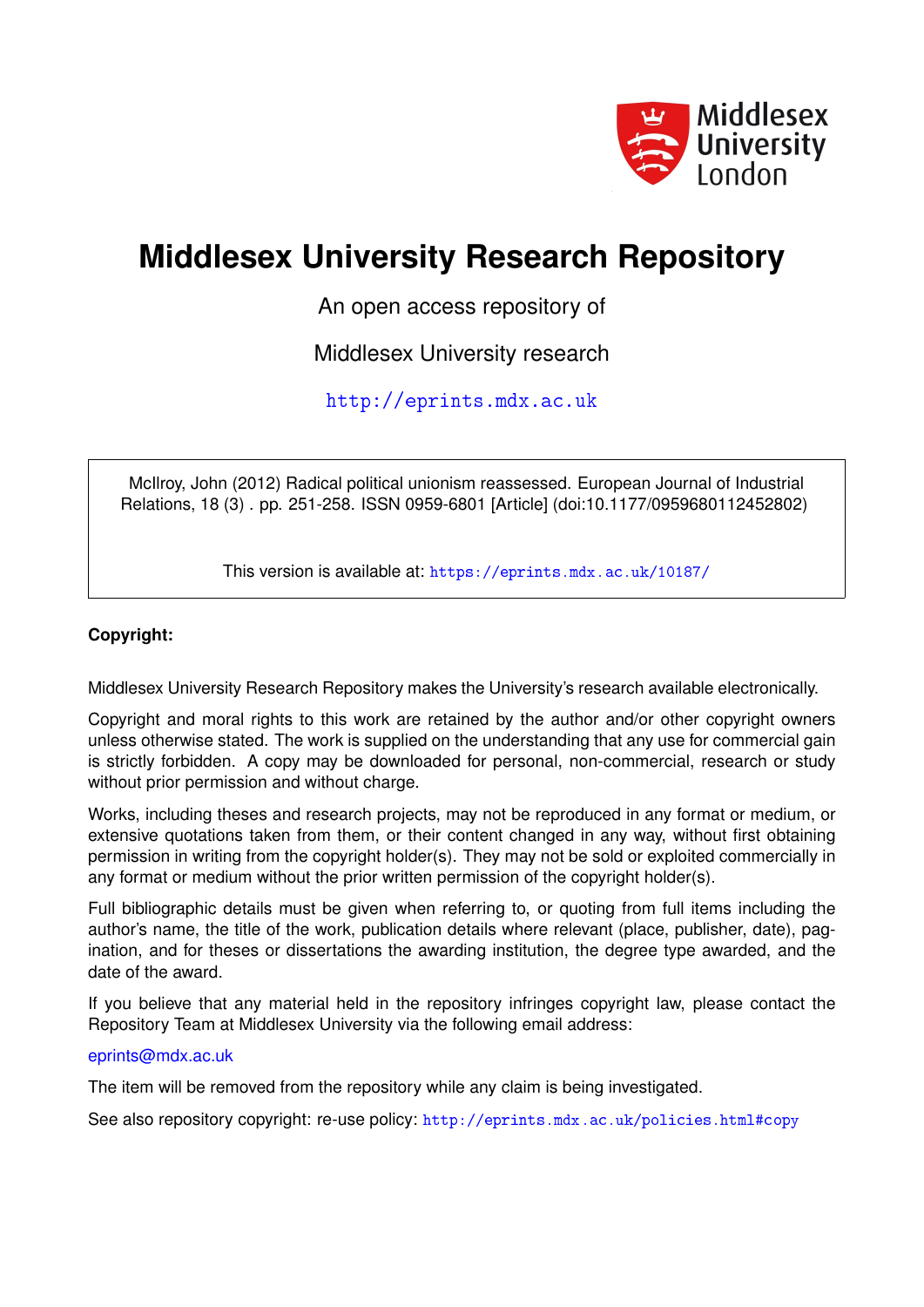#### **Radical Political Unionism Reassessed**

#### John McIlroy

Connolly and Darlington's paper presents valuable data on developments in trade unionism in Britain and France and enhances our understanding of the trajectory and dynamics of collectivism in an important sector. My reservations about its analytical framework are two-fold. First, the authors insert their case studies into a 'model of "radical political unionism"', projected as a left alternative to social democratic unionism. Flowing from the 'crisis' of the latter, this involves closing the gap between the political and industrial spheres and the radicalisation and internationalisation of both: across Western Europe activists are demonstrating 'a propensity to politicize their industrial struggle'. Engendered by neoliberalism, radical political unionism constitutes an 'emergent minority trend' which 'nevertheless represents a qualitative shift in union strategy and political orientation' (Upchurch et al 2009a: 519-21; 2009b: 172). Following Upchurch and his colleagues, Connolly and Darlington characterize the RMT and Sud-Rail as bearers of classstruggle unionism engaged with social-movement unionism and based on 'strategies aligned to new left-wing political formations' (1-4).

 Second, they locate this narrative in debates about union revitalization. Taking scholars to task for pessimistic estimations of the likelihood of resurgence in the near future, they offer the RMT and Sud-Rail as exemplars of achieved revitalisation and potential precursors of general recovery in Britain, France and beyond. Recognising the problem of the less favourable environments in which many other unions operate, they conclude vaguely: 'it seems possible that similar forms of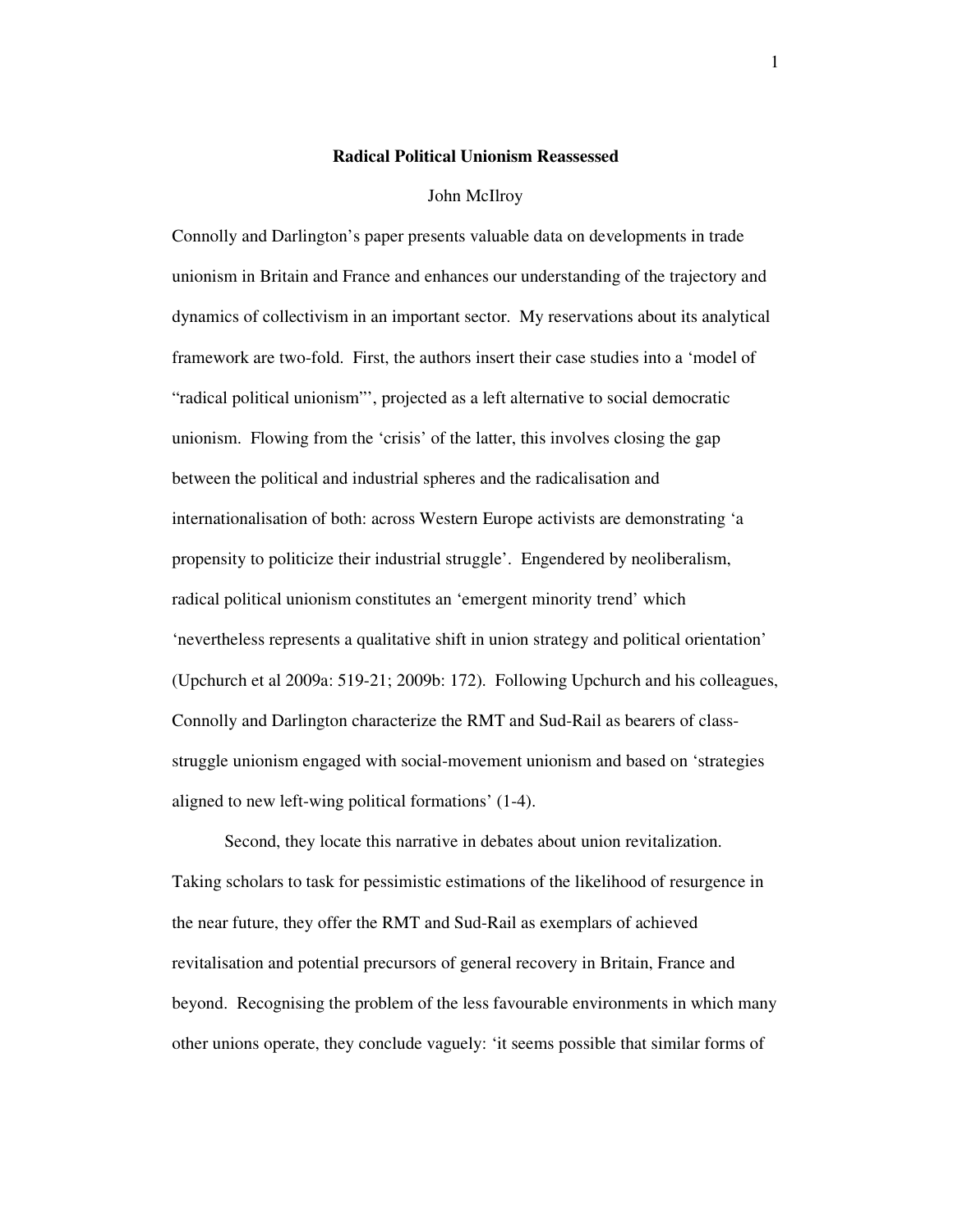radicalised political unionism could become more widespread within sectors of the European trade union movement' (29).

 I am not sure this model strengthens our understanding of what is happening. Announcement of a European-wide trend to a radical political unionism of any significance is premature. It requires enlargement and homogenization of small scale, uneven processes in distinctive polities and industrial relations systems. To conclude we are witnessing 'a qualitative shift', even allowing for acknowledgement of its minority character, is to invest restricted, disparate phenomena with undue weight and cohesion. Without deprecating their progress, to see these unions as prototypes for successful emulation in more hostile contexts is to underplay specificity, generalise beyond the evidence and minimize the depth of wider union decline, and the structural and ideological factors which prompted it and continue to constrain its reversal. Given its size and resonance, the contribution Sud-Rail can make to dissemination of radical political unionism is questionable. That it can stimulate revitalisation of a fragile French movement appears doubtful. These issues are discussed by Jean-Michel Denis. After brief reflections on Germany and France this comment concentrates on the RMT and Britain.

 Recent writing has focussed on these countries (Upchurch et al 2009a) and Germany provides the best example of new developments. Rooted in history, they are assimilated to continental change with difficulty. The *Linkspartei* or Left Party was founded in 2007. It undoubtedly reflected reaction against the neoliberalization of the SDP and engaged disgruntled union officials with political dissidents around former finance minister, Oskar Lafontaine, as well as sections of the successor to the East German ruling party led by Gregor Gysi. With 80,000 members it accommodates a variety of Marxist groups (Hough et al 2007). The party was initially remarkably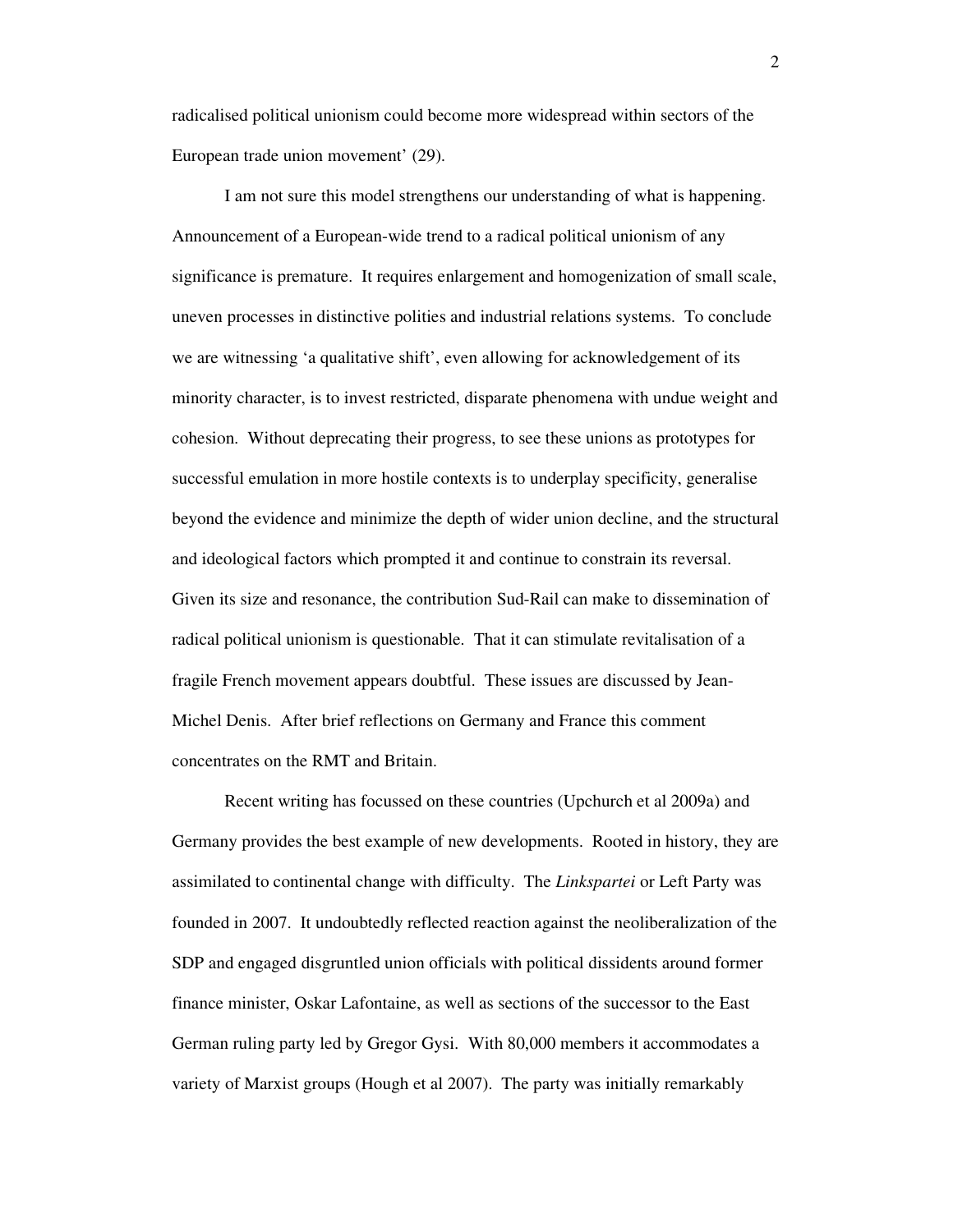successful. It gained 12 per cent of the vote, 76 seats in the Bundestag, 181 in regional parliaments and 8 in the European Parliament. Recent performance has been less impressive. Given Germany's coalition politics, it remains a candidate for participation in government. Qualifications must be registered about the extent to which its project is radical political unionism rather than revival of the social democratic left. Its politics are as old as they are new: its 'programmatic points' derive largely from Keynesianism and left social democracy. A powerful, nostalgic emphasis is on reforming not replacing the SDP. In the West the party orientates to unions: there is little compelling evidence that it has had a qualitative impact on their strategy and politics. Its arrival cannot be readily perceived as stimulating class struggle, fostering politicisation or encouraging workplace action over political issues compared with the earlier years of the century (c.f. Juncke 2007; Hough and Kob 2009).

 There is nothing on this scale in France. Differences between the two trade unionisms outweigh similarities to an extent which questions their incorporation in one model. Social democracy never achieved the position it held in the British and German labour movements. The most important innovation referred to by Connolly and Darlington, the *Nouveau Parti Anticapitaliste* (NPA), with the *Ligue Communiste Revolutionaire* at its core, has considerably fewer than its original 9,000 members. Its influence is insignificant compared with the *Linkspartei*. All the Trotskyist groups remain small in relation to the *Parti Socialiste* (PS), although their popular figures Olivier Besancenot and Arlette Laguiller of *Lutte Ouvriert* have sometimes won around 5 per cent of the vote in presidential elections. In the 2009 European elections the NPA achieved 4.9 per cent of the vote and LO 1.2 per cent. In the 2012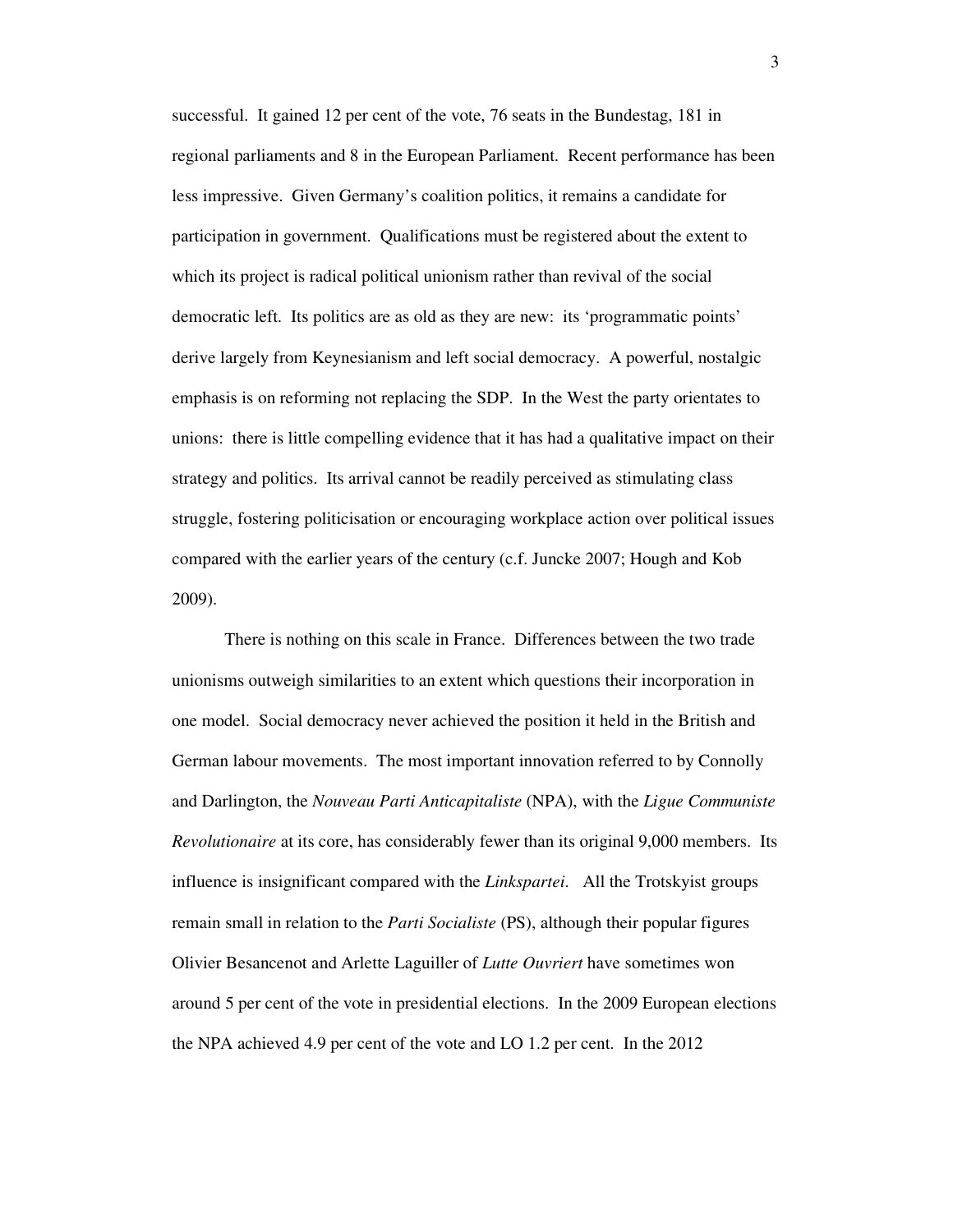presidential elections the NPA candidate won 1.15 per cent of the vote (*Guardian*, 23 April 2012).

 Another actor is the *Parti de Gauche* led by Jean Luc Mélenchon. Based on former PS members, it combined with the Communists in the *Front de Gauche* for the 2009 elections and the 2012 presidential elections. In the latter it won a disappointing 11 per cent of the vote, compared with 17.9 per cent for the National Front. Its boycott of the *Front de Gauche* provoked further defections from the NPA's dwindling ranks. French trade unionism has been more radical than its British or German counterparts; but qualitatively smaller and more divided. With density at 8 per cent, compared with 25 per cent in Germany, mobilising power largely depends on the *delegues du personnel*. The struggles against Sarkozy's reforms demonstrated continued combativity. On the evidence it is difficult to conclude they reflect more extensive politicisation of workers related to the NPA and its supporters in the SUD unions, still less a 'qualitative shift in union strategy and political orientation'.

 This latter judgement is certainly contentious when applied to Britain. Upchurch and his colleagues talk of 'a crisis of social democratic trade unionism', at other times of 'strains' and 'tensions' between social democratic parties and unions (2009a: 527). The latter is more exact. If there is a crisis it is reflected more in decline of coverage, collective bargaining, power and purpose, than in transfer of political allegiance or transcendence of reformism. The fact that the Labour Party, PS and SDP are very different organisations, their distinctive links with discrete union movements conditioned by dissimilar histories is not simply a qualification but a constraint on model-building. In Britain, where the links have been organic, nothing resembling the Left Party or even the NPA has appeared. Faced with the neoliberalization of Labour, most unions, enrolling the bulk of membership, have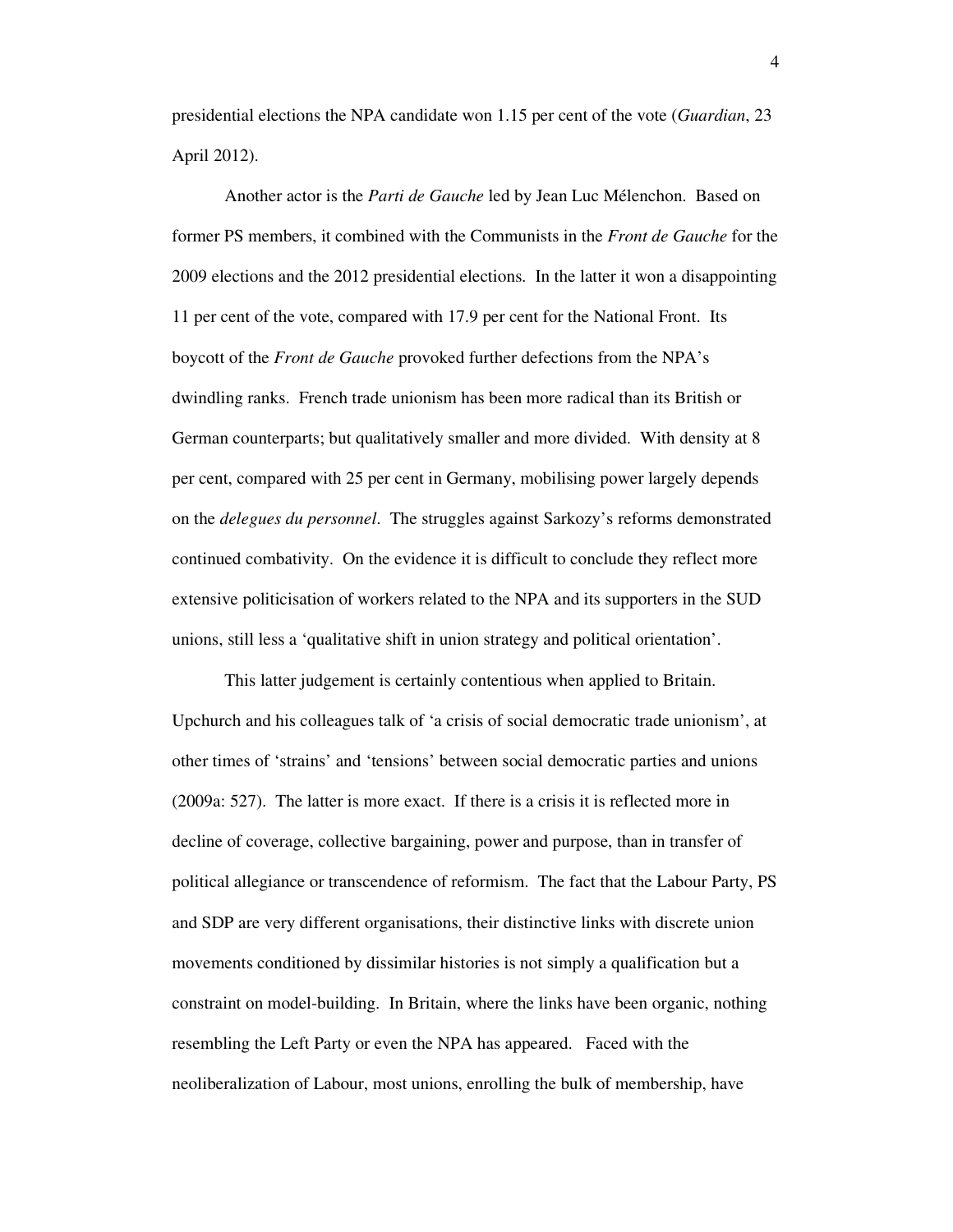remained loyal. Haltingly and ineffectually they have embraced a rhetorical'reclaim the party for social democracy' approach. They have created a culture of complaint and compliance when New Labour was in government, protesting when it was safe, uncritically supporting the party when elections loomed. There is more left talk and sabre-rattling when the Conservatives are in power. The longer-term threat to the enduring alliance may stem from the resilience of unions which traditionally were not affiliated to the Labour Party, such as the National Union of Teachers, Royal College of Nursing, and the Public and Commercial Services Union (PCS), within broader patterns of membership decline, rather than defections to left-wing politics from existing Labour Party affiliates (McIlroy, 2009).

 In 2010 sixteen unions with 4.7 million members affiliated 3 million members to Labour (ibid: 166). The RMT and the Fire Brigades Union, (FBU) which disaffiliated over Labour opposition to a major strike, are not just a minority; representing in aggregate 125,000 members, they are a fractional one. These defections are noteworthy; as no other union has followed since 2004 they hardly constitute a trend. Nor have the RMT or FBU advocated further exodus. In terms of creating an alternative to Labour, their exits were unilateral. Little attempt was made to develop dissatisfaction or struggles inside the party. There were impediments, from the loyalty of the big battalions who dominate the union vote inside the party to avowedly unpolitical TUC staff who oppose alternatives to Labour (TUC, 2009: 155- 8).

But successful strategic thinking is typically long term: arguably the RMT surrendered a minority voice in a party of government for a minority voice in a small nationalist group, the Scottish Socialist Party (SSP). Certainly the latter had six representatives in the Scottish Assembly. Within two years it split, the Scottish RMT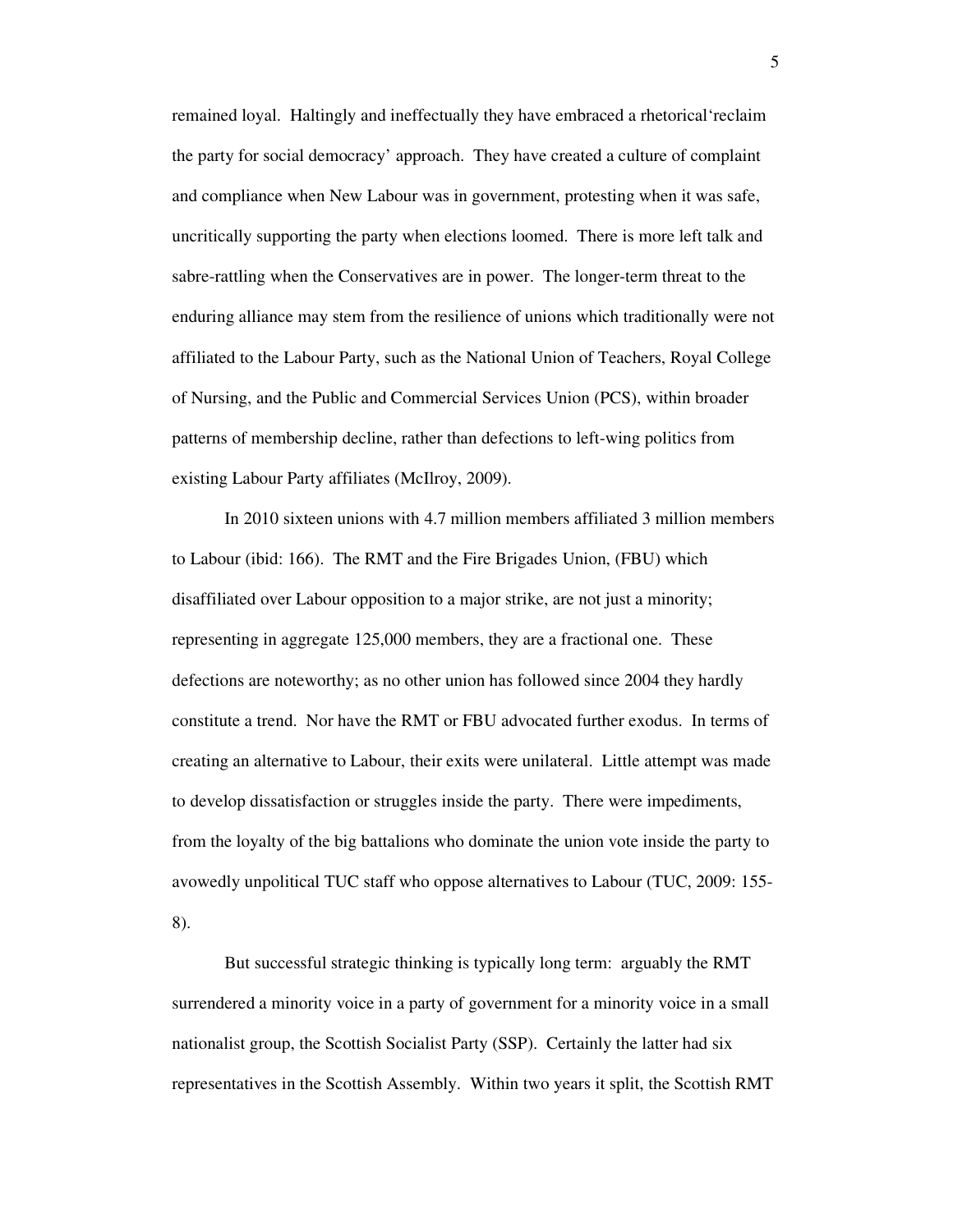disaffiliated and the SSP is today practically defunct. The RMT's relationship with another small group, Respect likewise came to grief. The breach with Labour was not root and branch: an RMT group of 23 Labour MPs continues to prosecute the union's interests in Parliament, perhaps suggesting the party's continued pertinence. The limitations are apparent: when its convenor John McDonnell stood for the party leadership the RMT provided vocal support but, because of disaffiliation, no votes.

 The possibilities of successful left-wing activity inside Labour are restricted. But the same applies outside. Connolly and Darlington record that the RMT has hesitated to move towards the optimal form of political representation for unions – a new party. They refer to three more limited projects the RMT has initiated but we need to estimate their weight and success. The electoral coalition, 'No 2 EU – Yes to Democracy', contested the 2009 European elections. It mustered few new forces or any radically new politics. Its additional supporters were the remnant of the Communist Party (CP), around the *Morning Star,* and the Trotskyist Socialist Party (SP, formerly the *Militant* tendency). As its title suggests, the campaign made concessions in its central thrust, opposition to the Lisbon treaty and EU-led liberalisation, to the nationalism of the old Labour – CP left. For some on the left EU neoliberalism and deregulation are no worse than home-grown varieties. 'No 2 EU' attracted no sponsorship from other unions and its candidates won 1 per cent of the vote.

 Unlike its predecessor, the Trade Union and Socialist Coalition (TUSC) has not received national RMT sponsorship, perhaps because it has contested British elections in which opposition to Labour might prove internally divisive. Key leaders, the general secretary and president, have lent personal support. TUSC is organised by a self-appointed steering committee. The SP is the driving force while its competitor,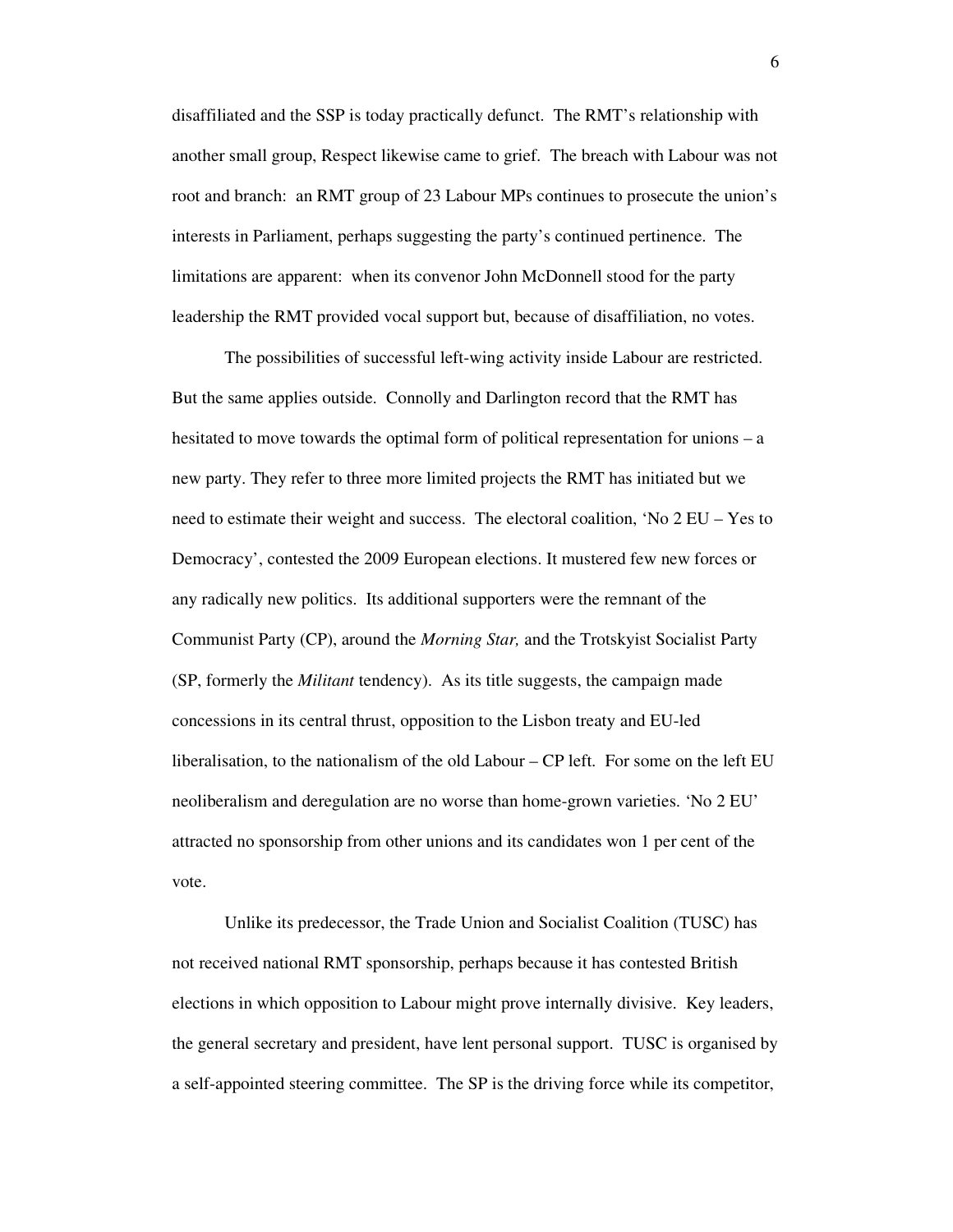the Socialist Workers Party, participates. TUSC's programme turns on public ownership 'under democratic control'. It includes demands redolent of the old Labour left, from repeal of anti-union legislation to withdrawal of troops from Afghanistan. In the 2010 general election, TUSC's 42 candidates attracted an average 371 votes. In the 2011 local government elections 174 candidates gained in total 25,000 votes and in 2012, 134 candidates gained 43,671 votes (w.w.w.tusc.org.uk; McIlroy, 2011:122, 139-41). Labour won 29 per cent of the vote in 2010 compared with 35 per cent five years earlier. There is evidence its support fell further among workers. There is dissatisfaction with Labour: it is not being channelled to groups to its left (Kavanagh and Cowley 2010: 352, 389-91).

The third initiative, the National Shop Stewards Movement, the first step to revitalise the grass roots, split in 2011 over building a national anti-cuts organisation. Social movement unionism figures in the new model in the form of RMT affiliation to the Stop the War Coalition, Unite Against Fascism and the World Social Forums. Similar links, often emblematic and episodic, have been made by unions in the past. The RMT shares them with non-radical unions, such as Unison, Unite and the GMB. They do not engage substantial numbers of members; they infrequently impact on mainstream union activity.

 The evidence does little to support arguments that the recent history of the RMT affirms the emergence of a minority radical political unionism on any significant scale. The view that we are seeing tensions, tussles and adjustments within the continuing dominance of Labour is more mundane but realistic. The RMT still subsists to a degree organisationally and politically, within the orbit of Labourism. It has not evolved as a distinctive, oppositional political entity, comparable with unions historically aligned to Communist and anarchist formations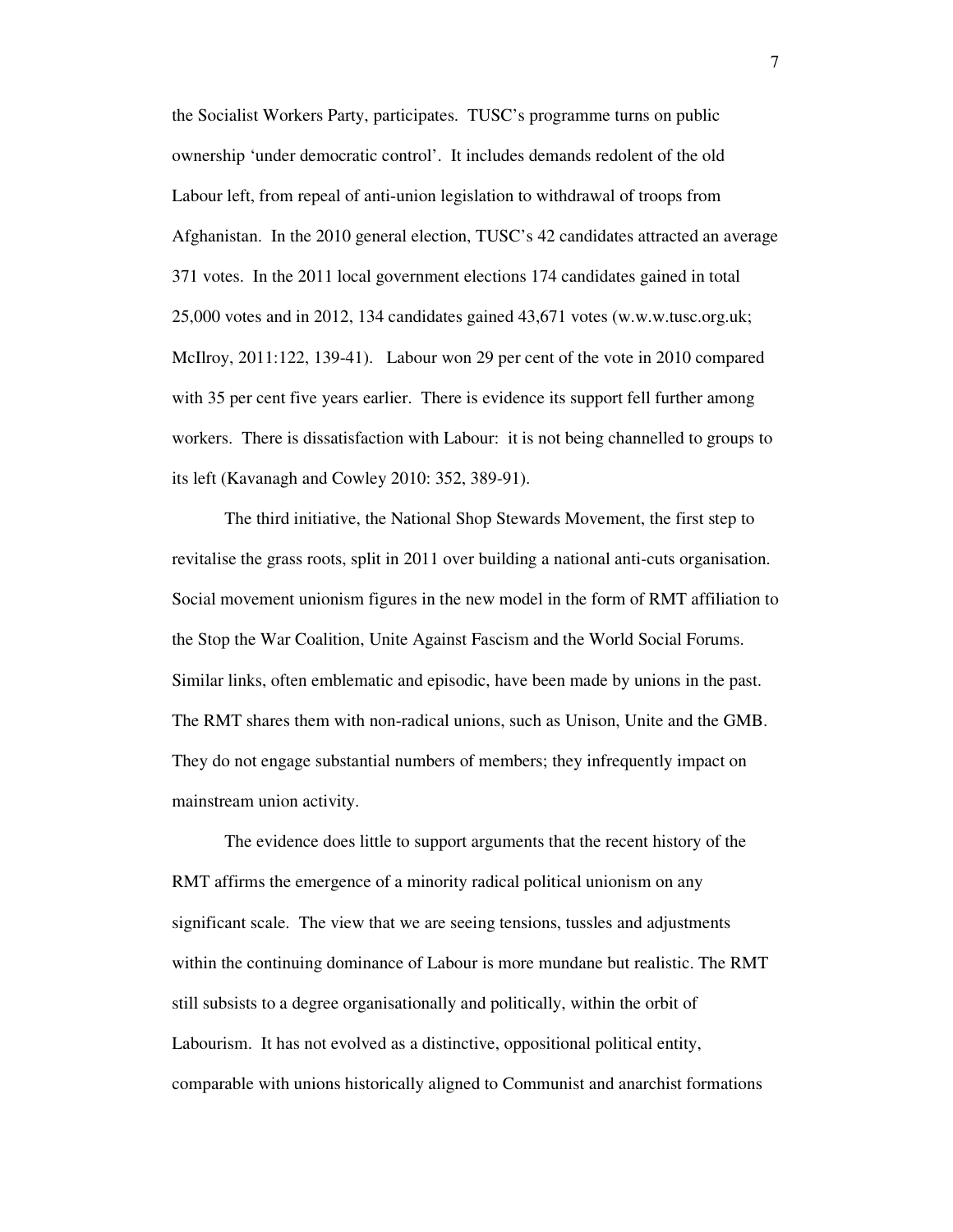in other European countries. It is difficult to discern the forces which could produce a socialist party. Change takes time. The absence of proportional representation in national elections militates against it. And since 2004 testing the water has produced results undeniably 'poor' (*Socialist Worker*, May 14, 2011).

 This suggests a further qualification. I do not want to diminish the role of leaders and activists. But we need to consider them in interaction with members. Any model of radical political unionism has to attend to 'ordinary' members. There is little convincing evidence that RMT members positively embrace the initiatives discussed above. Active endorsement rather than passive toleration is indispensable to socialist progress. Labour history is rich in examples of division of spheres and the privatisation and individualisation of politics, with militant representatives, with political concerns, mobilising for industrial, not political, goals less active members with diverse, typically less radical, politics (cf. Darlington, 2007: 46).

 At a launch rally I attended, Brian Caton, retiring general secretary of the Prison Officers Association, told his audience that he was enthusiastic about TUSC; he could not deliver his members. Similar reasoning may underpin the RMT's organisational abstention. In 2004-5, the RMT's statutory ballot, required to permit the political fund necessary to resource political activity *of any kind*, saw 88 per cent in favour; but the turnout was only 37 per cent, not necessarily a sign of opposition, scarcely an indication of enthusiasm. Historically the number of members opting out of paying into that fund was negligible – even after disaffiliation from Labour. In 2005-6, 432 members opted out. The following year there was a dramatic increase: 9,000 members opted out and the figure is now 10,179 (Certification Officer, 1997- 2010). Whatever the reasons this does not suggest politicisation.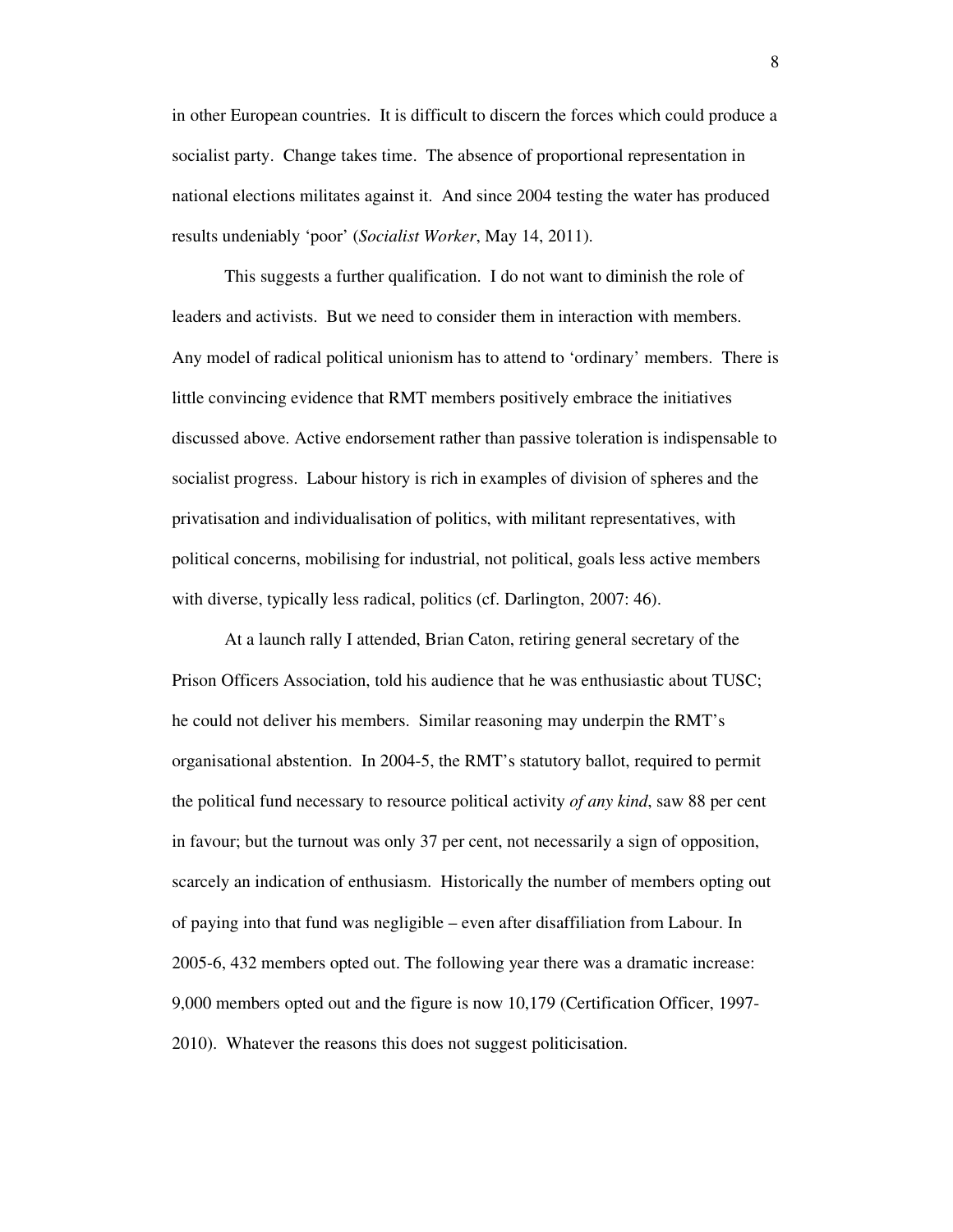The utility of the model is not enhanced if we examine other unions cited as examples (Upchurch et al 2009a: 172). The FBU is not involved in the above initiatives. It finances left causes, provided some support to Respect and confirmed its disaffiliation; its orientation might be dubbed 'reclaim Labour from outside'. It cultivates links with Labour MPs. With eight other unions, including the RMT and PCS, it is a member of the Trade Union Coordinating Committee – again convened by McDonnell. The leadership of the PCS which has 292,000 members is dominated by the SP, although 90 per cent of members abstain in executive elections. The union has adopted a programme based on socialist and Keynesian conceptions. It was traditionally a non-affiliated body in recognition of the diversity of its members' views: it only established a political fund in 2006. Electoral efforts are limited to Make Your Vote Count – putting questions related to PCS policies to candidates. There are plans to stand anti-cuts candidates: a consultation exercise secured 150 returns from 800 branches, although two-thirds responding were in favour. Some characterize sections of the membership as compliant in current strategy but passive and largely unradicalised (Funnell, 2011; McIlroy, 2011; 139-141).

 Connolly and Darlington present an impressive picture of the RMT's industrial militancy. Its connection with the political initiatives discussed above is, on this account, tenuous. Left-wing activists, it is asserted, have infused militancy 'with a distinctive political cutting-edge'; moreover, 'a left-wing political orientation and strategy has been highly influential in shaping the nature of membership strike mobilisation' (19, 26). If there is a fit between socialist politics and industrial militancy among activists it is far from clear that such a fit operates among strikers. The majority of stoppages are concerned with wages, the labour process, job loss, discipline and safety. They are short 24 or 48 hour stoppages, in compliance with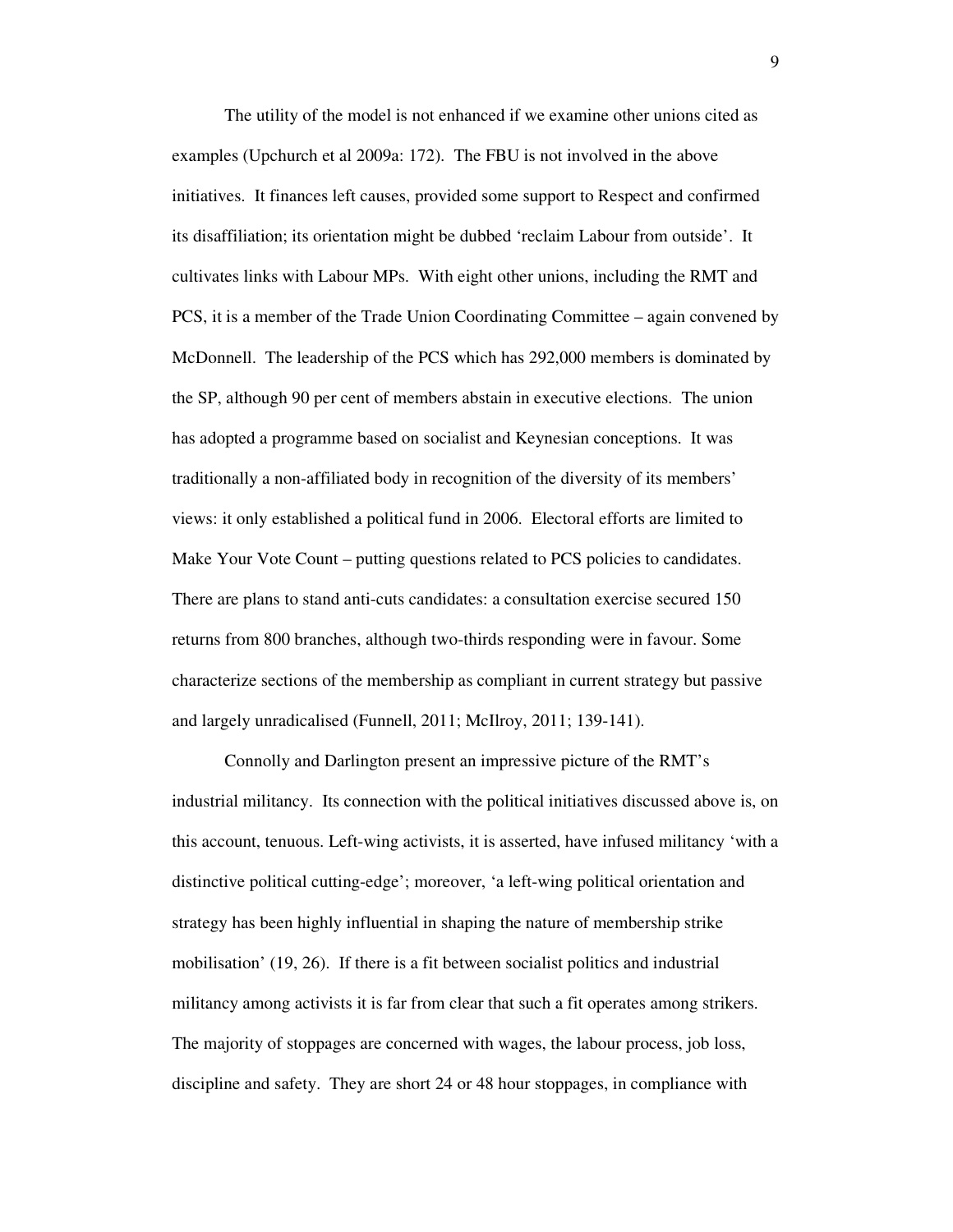anti-union legislation. There have been strikes, but not recently, over privatisation; but members have not struck over 'external' political issues, the NHS, public expenditure, wars or environmental questions. There is no evidence that the stoppages that have occurred produced recruits to TUSC or socialist groups in appreciable numbers.

 In the absence of examples it may be concluded that we have not progressed from previous periods of militancy (Hyman 1989: 212-238) or the position where mobilisation remains on the terrain of industrial problems – not activists' political radicalism - and makes few political converts. The same appears to apply to the FBU and PCS. The reality may be closer than we would like to think to the quotidian economism of CP shop stewards and their members or a CP-dominated union such as DATA/TASS (McIlroy, 2007: 231-3, 246-8). The RMT may still reflect, as British trade unionism historically has, a fissure among members between militancy, on the one hand, and allegiance to electoral politics and mainstream parties, usually Labour, on the other (Hinton, 1983: 197-200). We keep returning to the need, part of wider silences in industrial relations for which Connolly and Darlington should not be reproached, for more research into members.

 Political unionism has not coincided with membership growth in Germany, where decline has been persistent, or France (Upchurch et al 2009b: 190). Despite optimism (Heery et al, 2003), the position is similar in Britain – unions lost 342,000 members, 2009-10, while density fell to 26.6 per cent, its lowest since the early 1930s (Achur, 2011). Decline has slowed but proceeded on all conventional indices. Most academics recognising the power and enduring cathartic impact of the factors which sustain it – a neoliberal state and employers, inimical economic change, unfavourable trends in industry, employment, the class structure, class culture, and workers' consciousness – have signed up to the realist camp (Simms and Charlwood, 2010: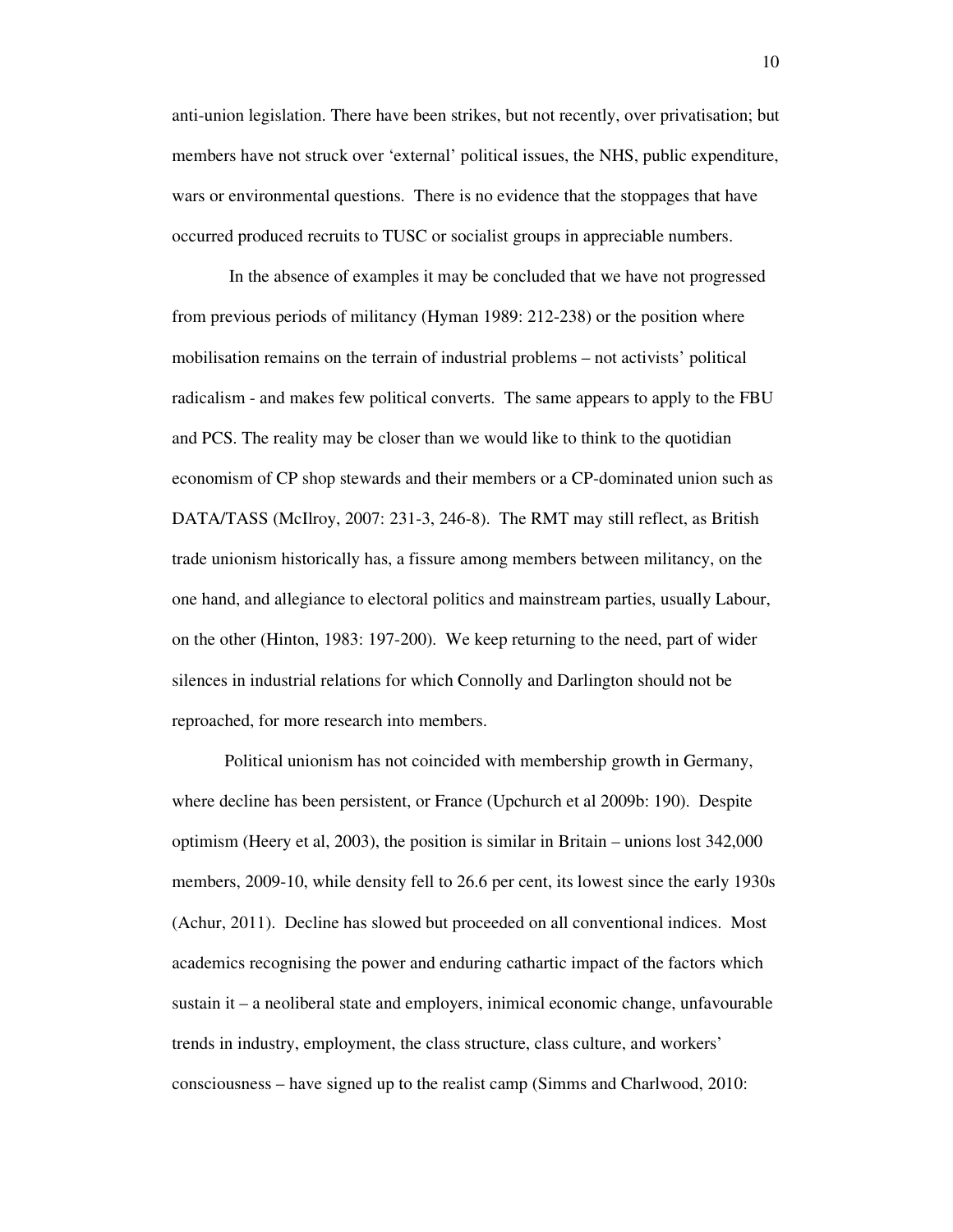143). Unlike some optimists, Connolly and Darlington acknowledge there is a problem when discussing revitalisation of generalising from one case to others where the position is less propitious. The problem is elided by assertion of the *possibility* of radical political trade unionism becoming more widespread in European unions. The *probability* of transfer*,* estimated via analysis of the factors, forces and processes which facilitate or curb emulation by other actors in other sectors and translation from rail to different union environments, requires future address.

 It is hard, for example, to imagine Britain's biggest unions, Unison or Unite, breaking with Labour to embrace or transcend TUSC. The Unison leadership considers affiliation non-negotiable; it initiates disciplinary action against those who share the approach of the RMT leaders. In Unite, the left caucus is dominated by supporters of a leadership which outside platform rhetoric has little time for radical political unionism. In the industrial sphere, extensive replication of the successful aggressive bargaining, propensity to strike and solidarity from rail to other sectors appears unlikely. What comes across, indeed it is recognised by the authors, is the specificity of the favourable environment in which the RMT operates compared with other parts of the private sector where the problems of revitalisation primarily reside (Gospel 2005; Metcalf 2005).

 The agency of activists is important; so is the fact that it interacts with circumstance and clashes with stronger agencies hostile or indifferent to trade unionism. The conditions in which RMT activists organise – grievance over privatisation, profits, work and wages, expanding passenger markets, government subsidy, employer vulnerability, willingness to make concessions - are undeveloped or absent in many habitats central to revitalisation. If we eschew abstract, idealist invocations of 'agency' and, abandoning voluntarism, consider actual agents, rooted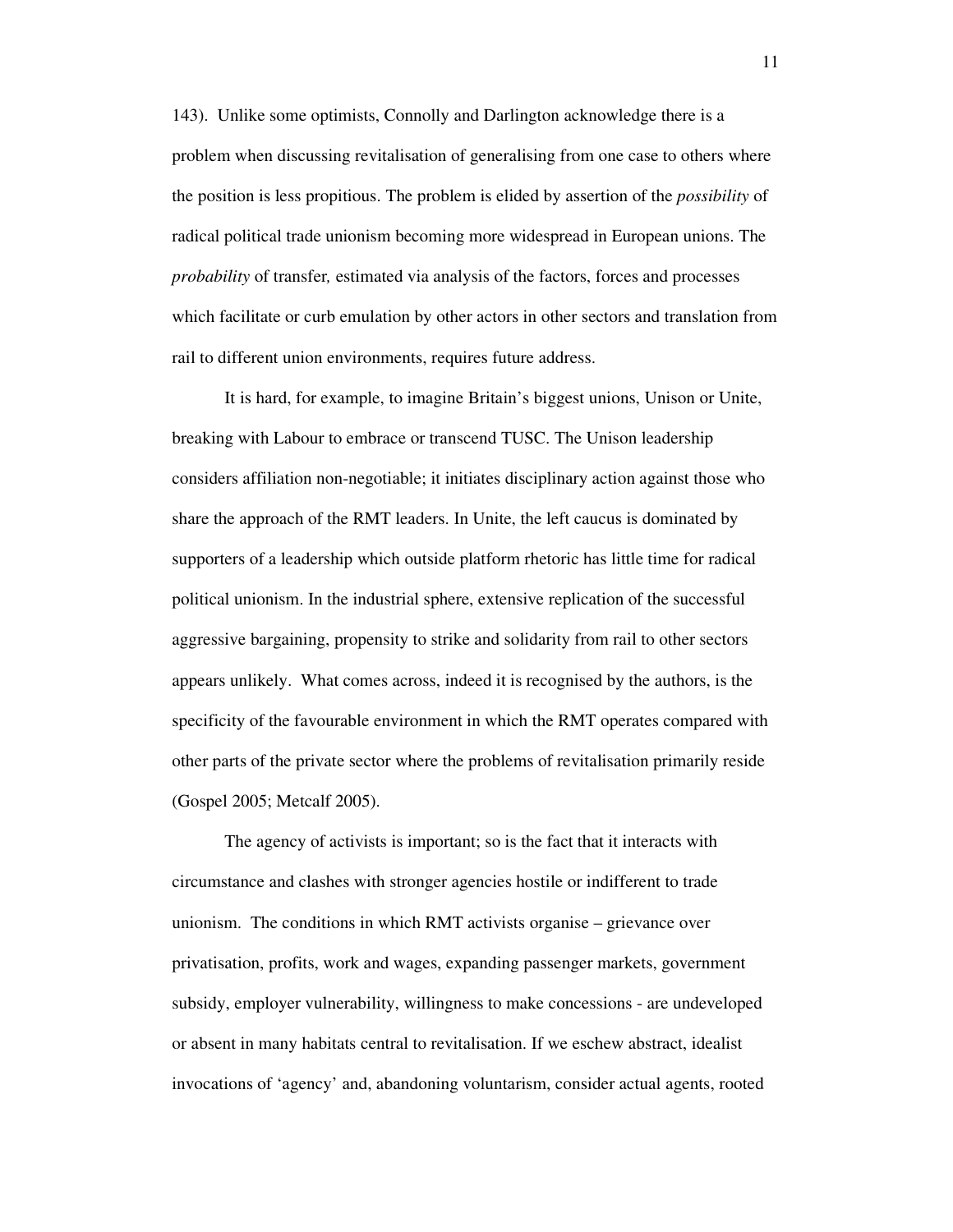in material reality, activists in these areas are declining, weak and reactive (Terry 2010). Effective leadership may maximise potential in unpromising territory. A circumscribed plea for imaginative leadership and calculative militancy in other sectors, for harder strategies tailored to distinctive milieux and a particular balance of forces, may stem from consideration of rail. That is different from the hazard that radical political unionism has a reasonable chance of spreading to other sectors across Europe as an instrument of revitalisation. The economic tremors and austerity that emerged after 2007 have not run their course. We may see resurgence in combativity and conflict. Fundamental reconfigurations of organised labour – whether exemplified in the growth of the Labour Party around World War I or the emergence of Communism in France or Germany in the aftermath of 1917 – are usually contingent on seismic events and the agency of powerful components of existing movements, not marginal groups. Scepticism about radical political unionism in the present and its qualitative growth in the foreseeable future seems sensible.

### **References**

Heery, E., J. Kelly and J. Waddington (2003) 'Union Revitalisation in Britain', *European Journal of Industrial Relations* 9(1): 79-98.

Hinton, J. (1983) *Labour and Socialism: A History of the British Labour Movement, 1867-1974*. Brighton: Harvester.

Hough, D. M. Kob and J. Olsen (2007) *The Left Party in Contemporary German Politics*. Basingstoke: Palgrave MacMillan.

Hough, D. and D. Kob (2009) 'Populism Personified or Reinvigorated Reformism? The German Left Party in 2009 and Beyond', *German Politics and Society* 27, 76-91.

Hyman, R. (1989) *Strikes*. 4<sup>th</sup> ed. Basingstoke: MacMillan.

Achur, J. (2011) *Trade Union Membership 2010*. London: Department of Business, Innovation and Skills. Certification Officer (1997-2010) *Annual Reports.* London: Certification Officer for Trade Unions and Employer Associations.

Darlington, R (2007) 'Leadership and Union Militancy: The Case of the RMT', International Industrial Relations Association Conference, Manchester, 3-6 September.

Funnell, S. (2011) *A Study of Civil Service Trade Unionism with Particular Reference to Factionalism*. M.Phil, Keele University.

Gospel, H. (2005) 'Markets, Firms and Unions: A Historical- Institutionalist Perspective on the Future of Unions in Britain', in S. Fernie and D. Metcalf (eds.) *Trade Unions: Resurgence or Demise?* London: Routledge, pp. 19- 44.

Jüncke, C. (2007) 'A New Formation with Potential Pitfalls: The New German Linkspartei'. *Debatte* 15 (3): 307- 319.

Kavanagh, D. and P. Cowley (2010) *The British General Election of 2010*. Basingstoke: Palgrave MacMillan.